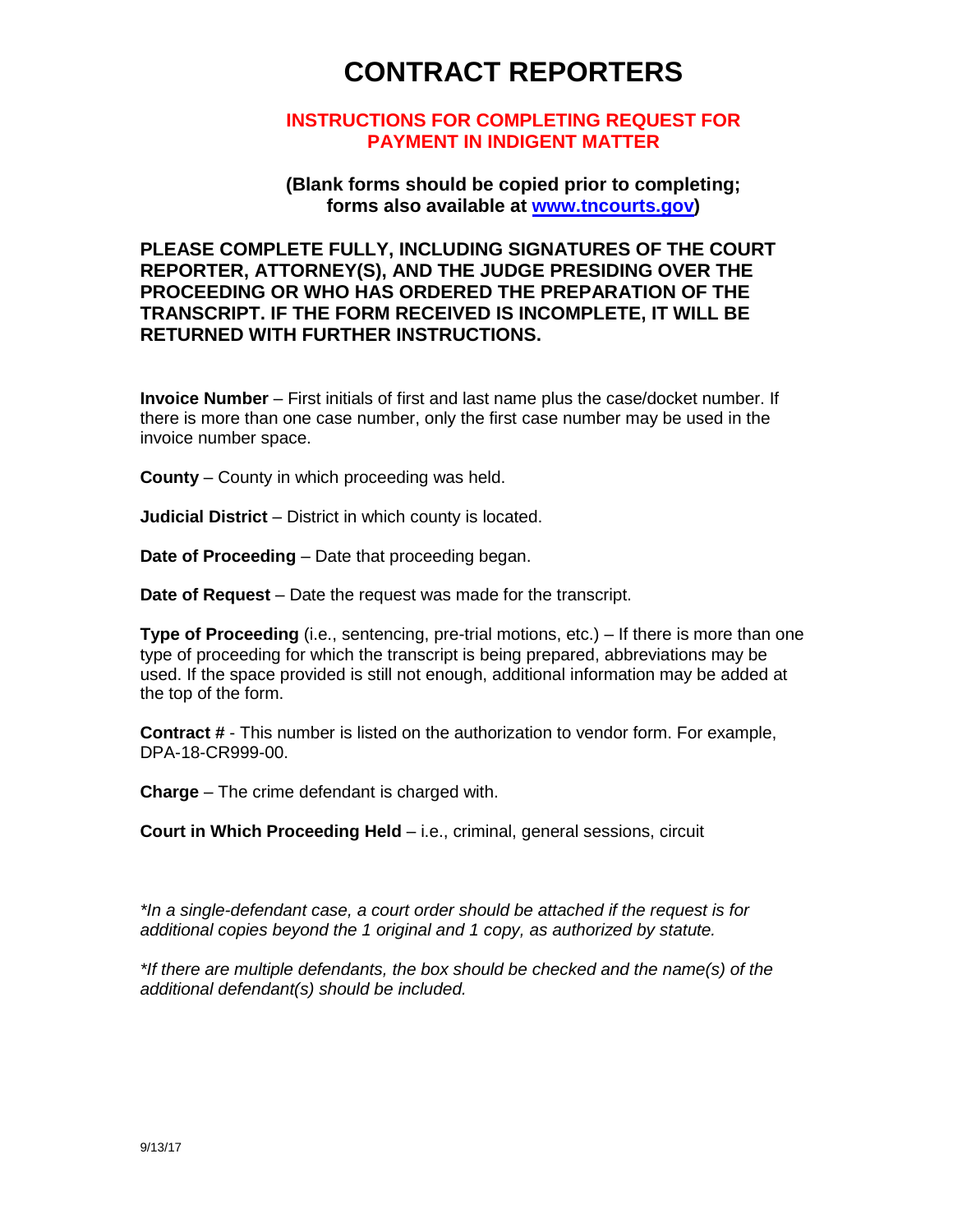## **CONTRACT REPORTERS**

#### **INSTRUCTIONS FOR COMPLETING REQUEST FOR PAYMENT FOR COURT APPEARANCE BY PER DIEM COURT REPORTER**

**(Blank forms should be copied prior to completing; forms also available at [www.tncourts.gov\)](http://www.tsc.state.tn.us/)**

**PLEASE COMPLETE FULLY, INCLUDING SIGNATURES OF THE COURT REPORTER AND THE JUDGE PRESIDING OVER THE PROCEEDING. IF THE FORM RECEIVED IS INCOMPLETE, IT WILL BE RETURNED WITH FURTHER INSTRUCTIONS. (***THESE REQUESTS SHOULD BE SUBMITTED WITHIN 45 DAYS OF THE LAST APPEARANCE DATE).*

**Invoice Number** – First initials of first and last name plus the date of appearance (preferably the first appearance date that is listed).

**Contract #** – This number (i.e., 18-CR111-00) is reflected on the contract to provide court reporting services.

**Court in Which Proceeding Held** – i.e., criminal, circuit

**Official Court Reporter –** The name of the official court reporter who was unavailable to be in court should be listed in this space. The reason the official court reporter was unavailable should be reflected in the area provided on the form *(i.e., sick leave, court-approved leave, workload relief; other).* Please verify with the official court reporter the reason for absence.

**Total Number of Hours (Hrs) Worked in Court** *(when calculating this number, round beginning and ending hours to the nearest quarter hour – i.e., 8:15; 9:30; 10:45; when reflecting hours on form, reflect in decimal format – i.e., 8.25, 9.5, 10.75)* – This is the total number of hrs actually spent in court (when court begins and when court ends). This total should NOT include the time taken for lunch. For example, if court begins at 9:14 (round to 9:15) and ends at 7:18 (round to 7:15) with 1 hr for lunch, the total number of hrs worked would equal 9 hrs. *(See sample schedule on following page)*

**Hours Worked in Excess of 8 hours** – This is the number of additional hrs worked beyond 8 hrs. In the example listed above, the total number of hrs worked was 9; therefore, the number of hrs worked beyond 8 hrs would be 1 hr. This 1 hr would qualify for additional pay of \$25 per hr.

**Primary/designated court reporter** – Per diem reporter who has been officially or unofficially designated to act as the regular reporter for a particular court or judge.

*\*If substituting for another per diem reporter who acts as the primary/designated reporter, please check the box "There is no official court reporter assigned to this court."*

*\*Current mileage rate is \$0.47 per mile. Mileage is not reimbursable for service provided within a reporter's residential county.* 

*\*If the reporter worked for more than one judge during the dates for which payment is being requested, one form needs to be completed for each judge.*